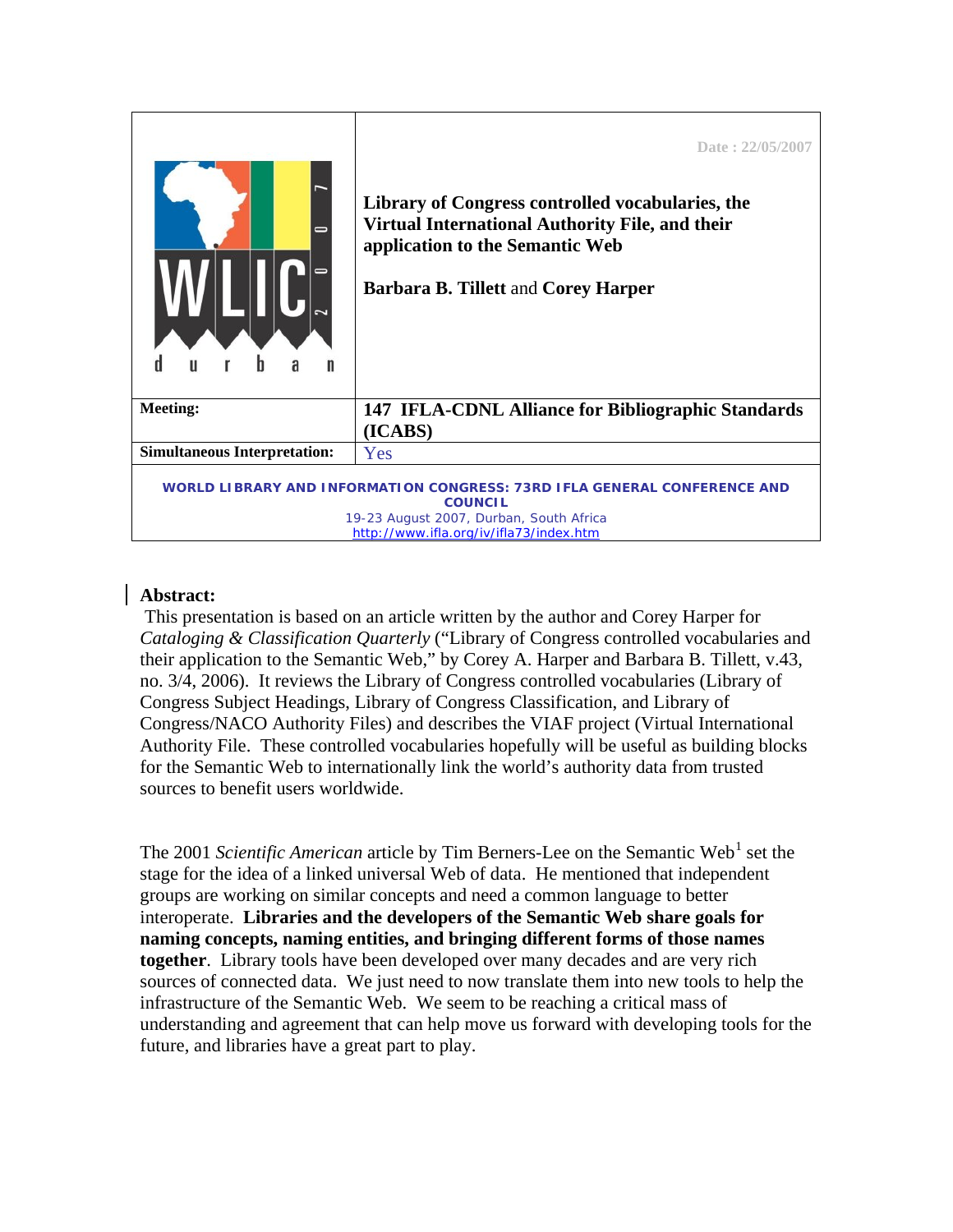One giant step will be to move our controlled vocabularies to Semantic Web standards, such as the Web Ontology Language (OWL), so they can be available for use in new ways. There is also the Semantic Web technology called Simple Knowledge Organization System (SKOS) Core for encoding the contents of thesauri. So for our authority data, both SKOS and OWL represent useful ways to translate the authority information. Also useful for the Semantic Web is to translate our bibliographic data into RDF (Resource Description Framework) and initial work to move us in that direction is taking place with the Dublin Core and RDA (Resource Description and Access) communities. $2$ 

The validity and trustworthiness of library controlled vocabularies is well-respected and acknowledged, which is beneficial in moving things forward.

Most of the work to date with digital libraries in particular has been to make library collections known on the Web – with digitization of the contents of selected collections. Libraries' authority data has an even greater potential of helping users find what they need on the Web by providing pathways that will connect them to relevant information.

Web 2.0 is often used to describe user interactive systems on the Internet – applications that enable users to customize things they find, adding their own comments, their own "folksonomies" or tags – that we'd call subject headings or access points – to make material they wish to use more easily findable and usable in their own space.

To give you examples of controlled vocabularies created by the library community, we have the Dewey Decimal Classification (DDC) and the Library of Congress Classification (LCC). We also have the subject heading terms in controlled lists – the Library of Congress Subject Headings (LCSH), two Thesauri for Graphic Materials: Subject Terms (TGM I) and Genre & Physical Characteristic Terms (TGM II), Guidelines on Subject Access to Individual Works of Fiction, Drama, Etc. (GSAFD), and the Ethnographic Thesaurus. Currently there is no way for search tools to take advantage of the syndetic structures (cross-references) in these controlled vocabularies.

Controlled vocabularies could make the Semantic Web and Web 2.0 tools and services much more useful – providing structure and connections for topics and for names of persons, things, etc.

There is a benefit of Semantic Web technology to those controlled vocabularies as well. Representing the syndetic structures of such vocabularies using the common framework provided by OWL or SKOS makes cross-vocabulary interoperability more plausible. Representing and modeling vocabularies in this way makes it easier to identify and exploit relationships and equivalencies between concepts in disparate controlled vocabularies. This could, as an example, enhance some of the clustering capabilities showing up in emerging next-generation catalog systems.

OCLC has experimented with some uses of controlled vocabularies within existing software like Microsoft Word. In OCLC's Terminologies Project they can enable people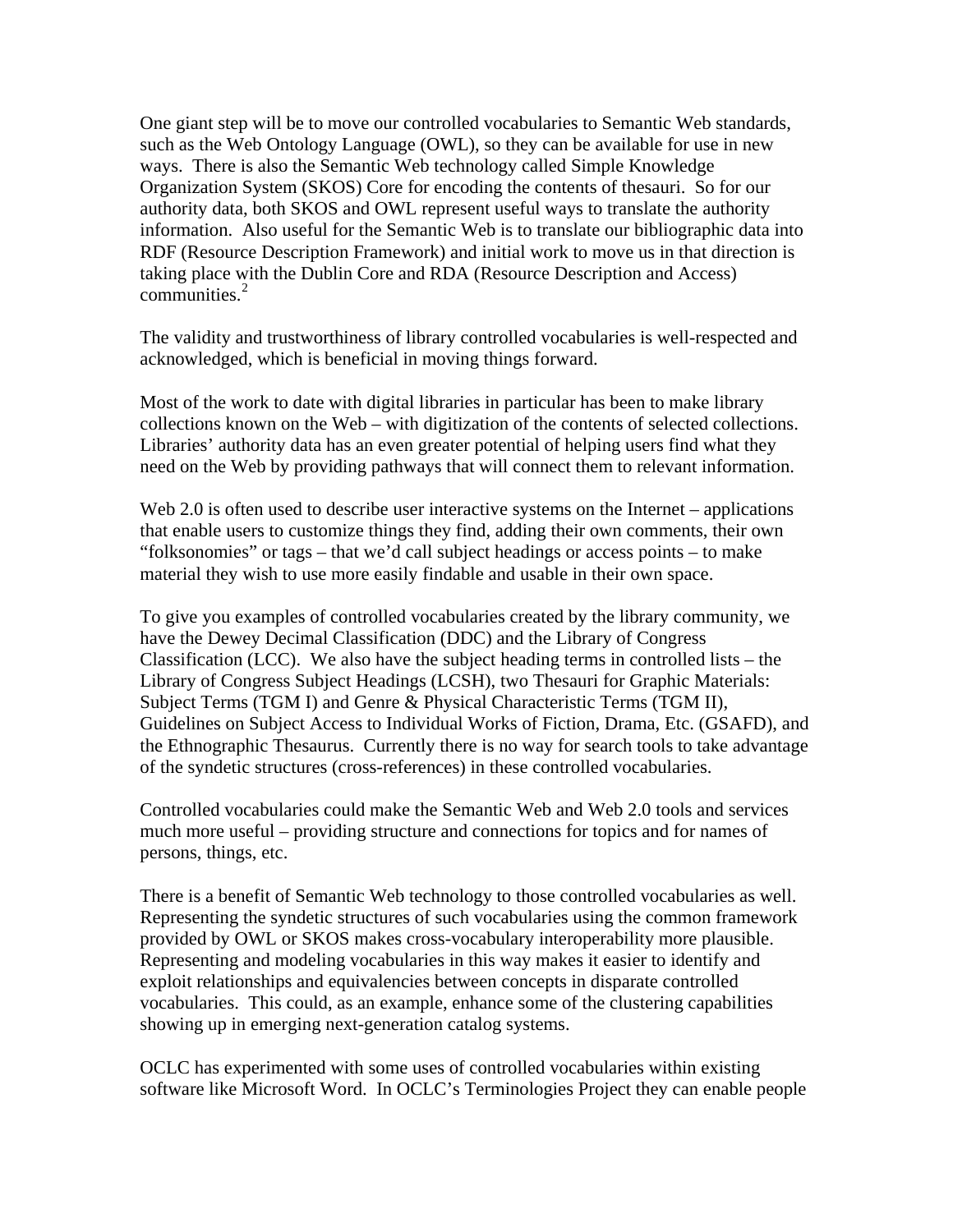using Word to reach controlled vocabularies and find subject terms to use in their documents as they create them  $-$  without having to exit the Word software.<sup>[3](#page-4-1)</sup> We could imagine catalogers having a similar tool to quickly access appropriate terms from controlled vocabularies in an efficient system that would save time and cataloging costs. The Terminologies Project is already laying the ground-work for these advancements by integrating the tools exposed through Microsoft Office into the OCLC Connexion cataloging software.

We also could make our existing name authorities available in a more Web-friendly structure so they could be used for Web applications. It is hoped the Virtual International Authority File could eventually evolve into such a resource.

The Virtual International Authority File (VIAF) is a project that has been a dream for a long time. One model is being tested with the Deutsche Nationalbibliothek, the Library of Congress, the Bibliothèque nationale de France, and OCLC. The initial stages have been tested, but we still need to develop the end-user applications and ways to make the data more Web-accessible. I would refer you to several IFLA publications and other reports on the VIAF project rather than repeat them here. The basic idea is a system that would be internationally shared, linking the major authority files of the world in a freely accessible system that links the authority records for the same entity and makes al the authority records available for re-use for many applications. This shared file would help reduce cataloging costs in individual libraries, offer a tool to display a user-preferred language or script for the names of people (and eventually corporate bodies and geographic names). A single system like this would be far more useful than having to access all the world's authority files separately and could be used by Web systems to add precision to searches that is now sadly missing from search engines like Google.

This view of authority records means that any of the variant forms of names clustered together in the authority record and by extension the linked authority records, could be searchable and used for displays for end-users. In the past, libraries have chosen only one form of name to be the authorized display form, and such a default would still be needed when a user didn't select a preference for a language or script.

We are hoping eventually to extend the VIAF project to non-roman scripts.

In addition if we extend VIAF to Semantic Web communities, the power of our authority system can be used in many different types of applications. More pathways open up to the resources by or about the person being searched or to connect to other interesting pieces of information – their blog, a wikipedia entry, holdings by or about that person in your local library, biographical information available through dictionaries and encyclopedias, journal articles written by them or about them, things they have available through e-commerce, and much more. These interconnections could help in evaluating the trustworthiness or authenticity of what you find on the Web or to give the end-user the context of the persons' own personal biases that might be influencing the documents they write.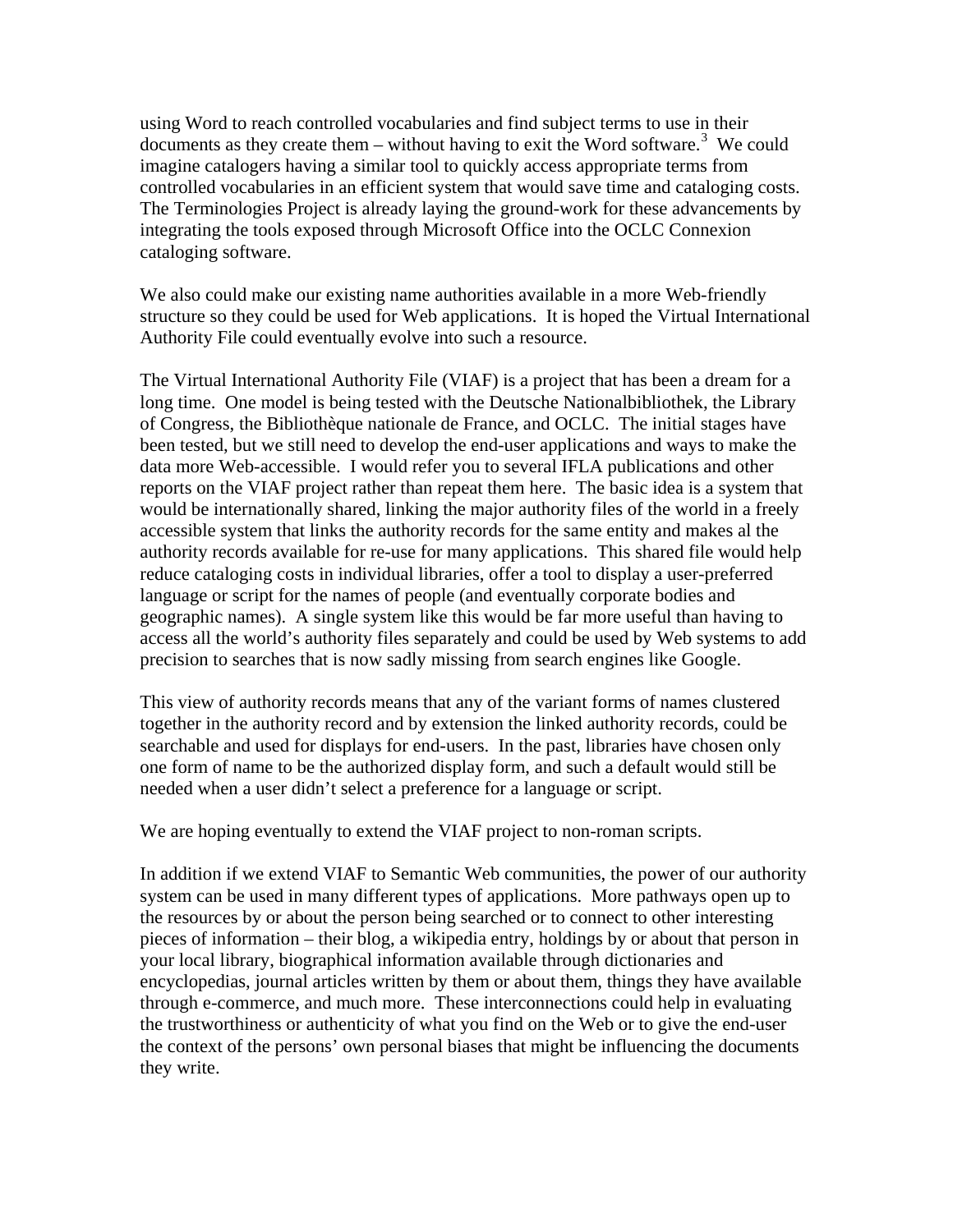So how could we get there from our current authority records? First our authority records need to be in machine-readable format, especially in formats designed for the Semantic Web, such as OWL or SKOS. Another step is to identify each term with a URI or instead to map the XML version of authority records to SKOS. Another option is to convert to the format on the fly from the original format. For example with the VIAF stored as MARCXML, the data can be converted as needed into RDF or SKOS to be used in each particular application. It also could augment systems that develop folksonomies.

The information included in authority files could then be repurposed in a variety of other applications in a very ad-hoc manner. Identifying authority information with URIs allows those URIs to be re-used to tie other descriptions of people to authority records, which in turn link to their works. Emerging standards for encoding relationships between people, such as the Friend of a Friend project (FOAF), could leverage this information to great benefit.<sup>[4](#page-4-1)</sup> FOAF provides mechanisms for documenting relationships between different people as well as between individuals and the various things they create. The ability to include URI's for VIAF records in FOAF descriptions helps extend the library community's role of documenting trustworthiness and credibility. It would become easier to identify the contributor to a blog or Wikipedia entry as a reputable authority on a given topic.

As we noted in the 2007 article: "Part of the Semantic Web vision is about aiding resource discovery by creating tools to help searchers refine and develop their searches, and to aid in the navigation of search results."[5](#page-4-1) The controlled vocabularies that libraries create could be a powerful and wonderful resource to help improve the end-user's experience on the Web.

An important meeting held April 30-May 1, 2007 in London brought together representatives from the SKOS, Semantic Web, Dublin Core, IEEE/LOM and RDA (Resource Description and Access) at the invitation of the co-publishers of RDA. Initially the meeting was to review various data models (including FRBR and FRAD) and to explore the usefulness of the RDA content standard for some of the metadata communities. The results of this meeting were posted immediately and recommendations were made to seek funding to develop an RDA Application Profile that could:

Develop an RDA Element Vocabulary

 Develop an RDA DC (Dublin Core) Application Profile based on FRBR and FRAD and

Disclose RDA Value Vocabularies using RDF/RDFS/SKOS.

As the announcement said: "The benefits of this activity will be that:

- the library community gets a metadata standard that is compatible with the Web Architecture and that is fully interoperable with other Semantic Web initiatives
- the DCMI community gets a libraries application profile firmly based on the DCAM and FRBR (which will be a high profile exemplar for others to follow)
- the Semantic Web community gets a significant pool of well thought-out metadata terms to re-use
- there is wider uptake of RDA."